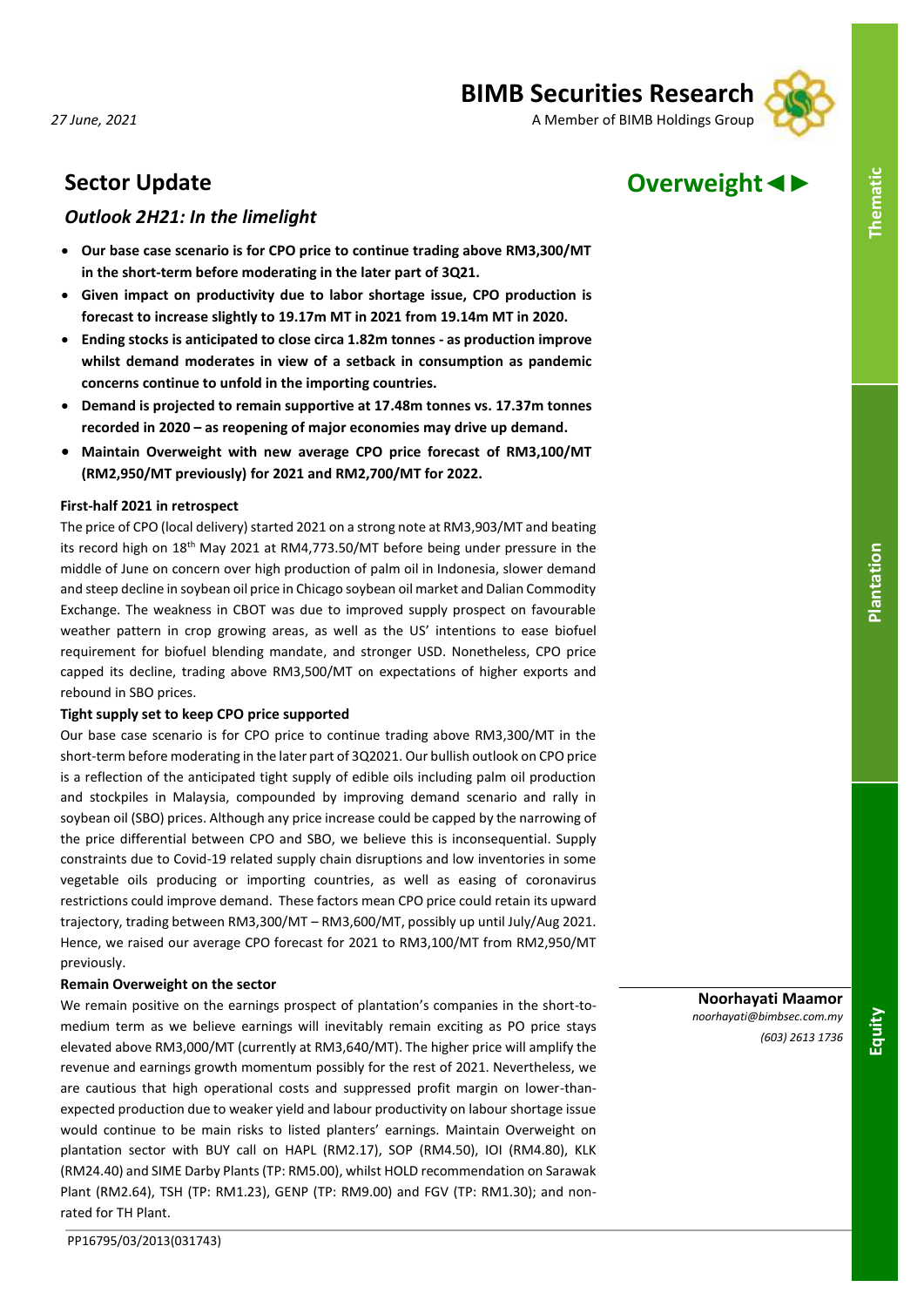# **Promising Outlook**

Whether for good or bad, we totally cannot ignore the importance of palm oil in our daily consumption, be it as food or otherwise such as for household and personal care products, animal feed meal and biofuel's feedstock. With these benefits and advantages, palm oil and palm kernel oil are both included in the world largest consumed edible oils. In 2020, the world has consumed approximately 75.3m MT of PO and PKO or approximately 31.9% of the world total oils & fats consumptions, followed by Soybean oil [SBO] of 57.9m MT (24.5%) and Rapeseed oil of 25m MT or 10.6%. We believe the long-term outlook of the palm oil industry to remain bright. This is premised on promising palm oil prospects on the back of growing population and per capita income as well as its price competitiveness and its established health qualities, of which in our view, would drive healthier demand for palm oil products in the future. On the other hand, the demand for its derivatives especially for its oleochemical products i.e., serving the household and personal care products is expected to continue to be satisfactory given rise in hygiene awareness worldwide.

Our base case scenario is for CPO price to continue trading above RM3,300/MT in the short-term before moderating in the later part of 3Q 2021. We believe our bullish outlook in CPO price is a reflection of the anticipated tight supply of edible oils including palm oil production and stockpiles in Malaysia, compounded by improving demand scenario and rally in soybean oil (SBO) prices. Although any price increase could be capped by the narrowing of the price differential between CPO and SBO, we believe this is inconsequential. Supply constraints due to Covid-19 related supply chain disruptions and low inventories in some vegetable oils producing or importing countries, as well as easing of coronavirus restrictions could improve demand for CPO. These factors will lead to elevated level of CPO, trading between RM3,300/MT – RM3,600/MT, possibly up until July/Aug 2021. Hence, we raised our average CPO forecast for 2021 to RM3,100/MT from RM2,950/MT previously. The higher average price ties in with our assumptions on:

- 1. Tight palm oil supply situation in Malaysia. The CPO supply in Malaysia is anticipated to be curbed given unresolved labour shortage issues and recent Malaysian government's decision to impose a stricter implementation of Movement of Order Control (MCO). Government decision to temporary close the palm oil mills or palm oil estates operations if their employees affected by Covid-19 in a bid to curb the spread of COVID-19 is further worsens the situation and thus, restraint the palm oil production. Conversely, closure of borders and inter-state travelling add another challenge to the industry as hiring new workers or returning of workers from their home country is freeze. Hence, this will in turn impact productivity and the quality of crude palm oil produced especially when it comes to the annual seasonal high cycle that typically begins in July. On the flip-side, the lower-than-expected production from Malaysia will keep CPO price supported. Given that CPO production during the five-months period to May 2021 of 6.76m tonnes is 5.7% lower than the 7.17m tonnes achieved in 2020, we revised our CPO production forecast for 2021 lower to 19.17m tonnes from 19.56m tonnes initially estimated i.e., +0.2% yoy increase from 2020 production of 19.14m tonnes (Table 1).
- 2. Strength in rival edible oils price. Although SBO price at CBOT is foreseen to continue to trade above USD45 cents/bushel (August contract as at 25<sup>th</sup> June21: USD57.89 cents/bushel), the volume of the upcoming soybean harvest and demand from China needs to be closely monitored. The current price momentum is driven by tight supply situation of edible oils (soybean, rapeseed, sunflower), on unfavorable weather in global crops growing regions, rising inventory build-up for food reserves, increase demand for crop-based fuels and strong demand especially from China as China increased their soybean import to accommodate it pig herd industry requirement – following the recovery from the African swine fever experience in 2018 and 2019. Based on data compiled from Bloomberg on China soybean import, as for Jan-May21 period, China imports approximately 38.2m tonnes of soybean or 13% higher from the same period last year (Chart 4). Nonetheless, the recent improved weather pattern in global crop growing regions in US and Canada as well as record high CPO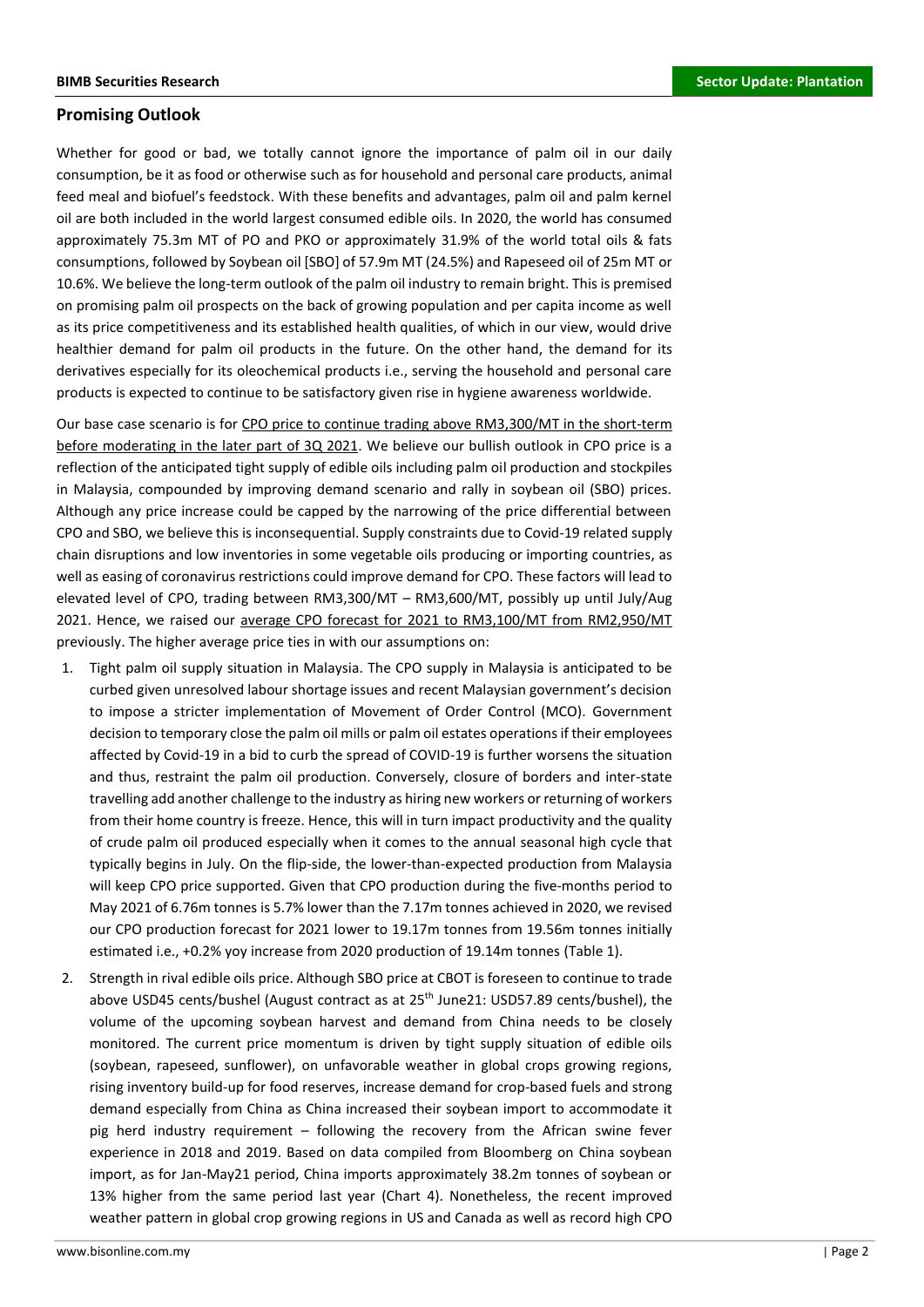output forecast from Indonesia of 49m tonnes, 3.4% increase from 2020 production of 47.4m tonnes (based on GAPKI); Jan-Mar21 period, Indonesia's CPO production increased +1.4% yoy to 11.1m MT – has restored the edible oils supply prospect, hence, induce volatility to SBO price and subsequently to PO price.

3. The reopening of major economies driving up demand. We expect demand to improve once the coronavirus pandemic subsides in major importing countries. Unlike India, demand for PO and SBO improved on rapid recovery in China. China's intake of PO and SBO increase 23.6% and 126% respectively to 2.48m tonnes and 447.9k tonnes this year against the same period Jan-May 2020 last year (Chart 3); with PO constituting approximately 47% of total edible oils import by China while 9% for SBO (Jan-May20: 50% for PO and 5% for SBO). Nevertheless, demand from India is expected to be muted in the next couple of months as the country was hard hit by the coronavirus pandemic and is under partial or complete lockdowns and night curfews since the end of April 2021 in most parts of the country. Demand is expected to improve once the movement restriction or lockdowns are lifted and HORECA sector reverts to normal. The HORECA sector constitutes about 33% of PO consumption mix in India with 18% preferred by household sector. India and China are expected to continue its restocking activities as their accumulated stock level of PO (according to MPOC) by end of May-2021 was at a relatively low level, i.e., 15% lower yoy to 447,900MT for China and a tad lower of 314,760MT against 315,101MT recorded in 2020 for India. India's move in reducing the benchmark base import price of CPO to \$1,136/ton from \$1,222/ton would also be supportive for demand and hence, supportive for the CPO price, in our view, although India is price sensitive country where demand is depends on palm oil prices.

We forecast demand to be moderate, an increase 0.7% yoy to 17.5m tonnes from 17.8m tonnes initially estimated for 2021 whilst stock level is forecast to settle at 1.82m tonnes by year-end 2021. Although this appears elevated against 1.26m tonnes registered in 2020, this is still substantially lower than previous peak of 3.2m tonnes recorded in 2018.

|                                       |          |          |          |          |          |      |        | % Change |        |       | <b>YTD May</b> | <b>YTD Mav</b> | % Change |
|---------------------------------------|----------|----------|----------|----------|----------|------|--------|----------|--------|-------|----------------|----------------|----------|
|                                       | 2017     | 2018     | 2019     | 2020     | 2021F    | 2017 | 2018   | 2019     | 2020E  | 2021F | 2021           | 2020           |          |
| Average CPO Price (RM/MT)             | 2.798.00 | 2.235.00 | 2.079.00 | 2.685.50 | 3.100.00 | 5.5  | (20.1) | (7.0)    | 29.2   | 15.4  | 4.095.50       | 2,496.60       | 64.0     |
| CPO Production (Million Tonnes)       | 19.92    | 19.52    | 19.86    | 19.14    | 19.17    | 15.0 | (2.0)  | 1.8      | (3.6)  | 0.2   | 6.76           | 7.17           | (5.7)    |
| Palm Oil Export (Million Tones)       | 16.56    | 16.49    | 18.47    | 17.37    | 17.48    | 3.2  | (0.4)  | 12.0     | (6.0)  | 0.7   | 5.65           | 6.09           | (7.3)    |
| <b>Ending Stocks (Million Tonnes)</b> | 2.73     | 3.22     | 2.01     | 1.26     | 1.82     | 63.9 | 17.8   | (37.5)   | (37.1) | 44.2  | 1.57           | 2.03           | (22.7)   |

# **Table 1: Plantation Key Annual Statistics – forecast figure for 2021**

*Source: BIMB Securities/ MPOB*

On the contrary, CPO price is anticipated to be modest in the later part of 3Q21. Higher-thanexpected soybean supply in marketing year 2021/22 (according to USDA data released on June 2021, total world soybean production is expected to increase 5.9% yoy to 385.5m tonnes with U.S. recording 6.5% yoy increase to 119.9m tonnes, followed by Argentina 10.6% to 52.0m tonnes and Brazil 5.1% to 144.0m tonnes) on improved supply prospect on favourable weather pattern in crop areas as well as concern over easing of biofuel requirement for biofuel blending mandate in US, Brazil and Argentina exert pressure to SBO price and subsequently to PO price.

**We believe the possible negative factors for our CPO price forecast in 2H 2021** would be 1) slower economic growth and consumption of edible oils, 2) lower-than-expected demand and changes on government policies of importing countries, 3) higher-than-expected supply and stockpiles of Soybean and SBO, 4) narrowing of the price differential between CPO and SBO, 5) weakening of crude oil prices, 6) changes in biofuels law with new blending mandates in Malaysia, Indonesia, US, Argentina and Brazil, and 7) unforeseen market changes i.e., prolong Covid-19 pandemic and movement restriction.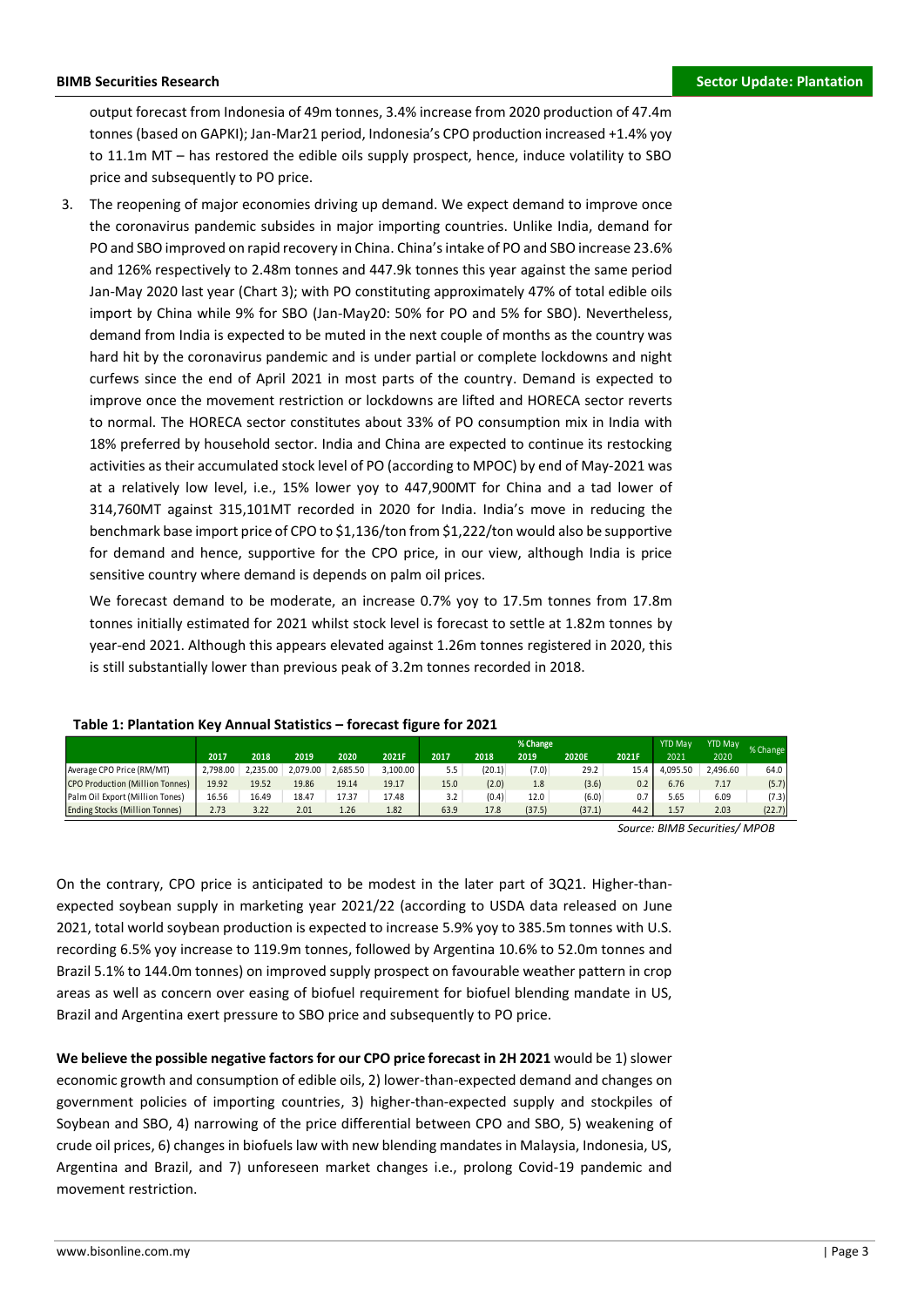1-18 A-20

11/2010

2-20 2-20

1-180-1-19

1-10 AV-120

1,000.00

2,000.00

3,000.00

4,000.00

5,000.00

6,000.00





- A. Demand concern CPO price dropped to RM3,474/MT on 20th Jan 2021.
- B. CPO price rebound tracking soybean oil market and positive sentiments on strong export demand of PO.
- C. Hitting its record high on 18th May 2021 at RM4,773.50/MT.
- D. CPO price was under pressure on concern over high production of PO in Indonesia, slower demand and decline in SBO price in CBOT on improved soybean supply prospect and US intentions to ease biofuel blending mandate.Lowest: RM3,471.50/MT, 14 Jun21.
- E. CPO capped its decline on expectatiopn of higher ecports and rebound in SBO price. Closed at RM3,640/MT on 24 June 2021.

*Source: MPOB, BIMB Securities*

1-23 - 23 **22 Jun22** 

A

**12-2022** 

**0-2-1-01-2 IVARY** 

 $\hat{v}$ 

B

C

D

### **Table 2: Malaysia - Export by Selected Destination (yoy growth)**

**210-21-21-22** 

120 - 120

1-20 1-20 11/2 02/10

120 - 120

11/2 21/2

1-20 ec.20

**11/** 2011

|              | 2015     | 2016     | 2017     | 2018    | 2019    | 2020     | <b>YTD May21</b> | YTD May20 |
|--------------|----------|----------|----------|---------|---------|----------|------------------|-----------|
| India        | 13.4%    | $-23.3%$ | $-28.2%$ | 23.9%   | 75.4%   | $-37.7%$ | 766.9%           | $-87.9%$  |
| China        | $-16.2%$ | $-20.9%$ | 1.9%     | $-3.0%$ | 33.9%   | 9.6%     | $-42.0%$         | 27.7%     |
| EU           | 0.9%     | $-15.3%$ | $-3.3%$  | $-4.0%$ | 8.7%    | $-6.8%$  | $-31.4%$         | $-2.0%$   |
| <b>USA</b>   | $-10.2%$ | $-16.1%$ | $-6.0%$  | $-2.5%$ | 0.3%    | $-0.3%$  | $-51.8%$         | 10.9%     |
| Pakistan     | $-10.8%$ | 21.0%    | 15.5%    | 14.2%   | $-6.5%$ | $-7.5%$  | $-46.1%$         | $-16.1%$  |
| Total export | 0.9%     | $-8.1%$  | 3.2%     | $-0.4%$ | 12.0%   | $-5.8%$  | $-7.3%$          | $-14.2%$  |

*Source: BIMB Securities/ MPOB*



# **Chart 2: China Palm Oil Imports**

*Source: BIMB Securities/ Bloomberg*

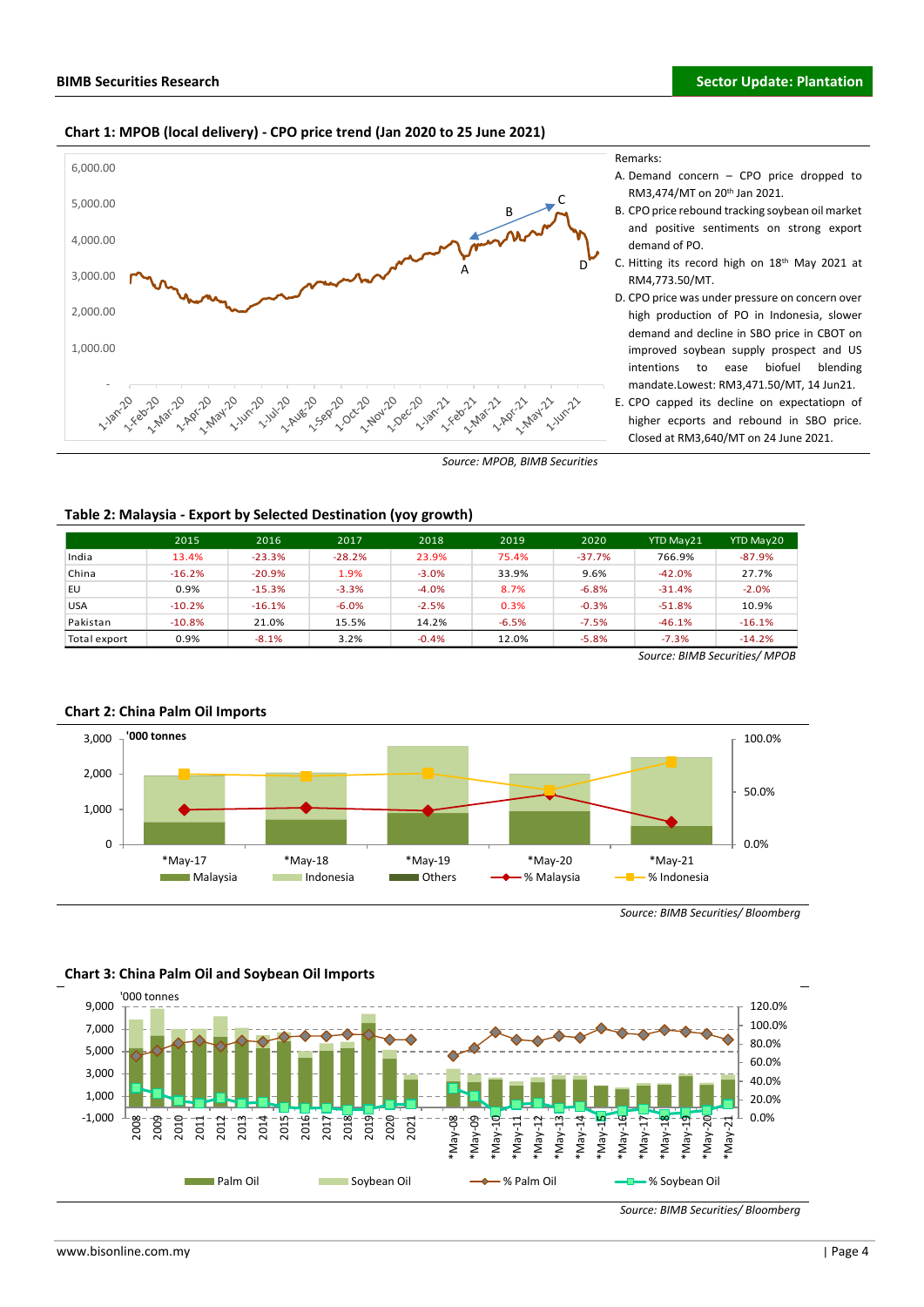#### **Chart 4: China Soybean Imports**



*Source: BIMB Securities/ Bloomberg*

#### **Premium/discount spread between SBO and PO price**

The near-term higher price momentum is seen to be supported by the widening discount of the price differential between PO and SBO at CBOT, Argentina, Brazil and Rotterdam (Chart 5) as the current discount parity is at USD499/MT in CBOT, followed by USD215/MT in Brazil, USD200/MT in Argentina and USD439/MT in Rotterdam (against 3-yrs and 5-yrs average discount of USD65/MT and USD48/MT respectively). To put things into perspective, the widening of the price discount between PO and SBO would make palm oil more competitive against its substitute oil especially to the price sensitive importing countries. Nonetheless, the anticipation of improved edible oils supply prospect and easing of biofuel blending mandate in US, Brazil and Argentina may prompt a moderation in the short-to-medium-term prices going forward, in our view.

On the other hand, the widening of the price differential between PO and SBO prices at the Dalian Exchange of CNY 1,118/MT versus 1-year average of CNY 982/MT (Chart 6) may provide short-tomedium-term demand for palm oil against SBO – given the price competitiveness. The caveat is that the growing demand of SBM (soybean meal) would encourage more soybean to be crush in the local market, hence, increase SBO locally produce by China and subsequently reduce the spread between SBO price and PO price – which makes PO less competitive. Conversely, as shown in Chart 2, Indonesia's price advantage towards palm oil trade has benefited Indonesia's palm oil market share in China. For Jan-May 2021 period, Malaysian PO market share fell to 21.4% from its highest level of 47.9% in the same period last year as Malaysian refineries had to operate under a less competitive global business environment. Meanwhile, Indonesia increased its market share to 78.4% from 51.7% registered in the same period last year.



#### **Chart 5: Premium/Discount between SBO and PO (USD/MT)**

*Source: Foreign Agricultural Service/USDA*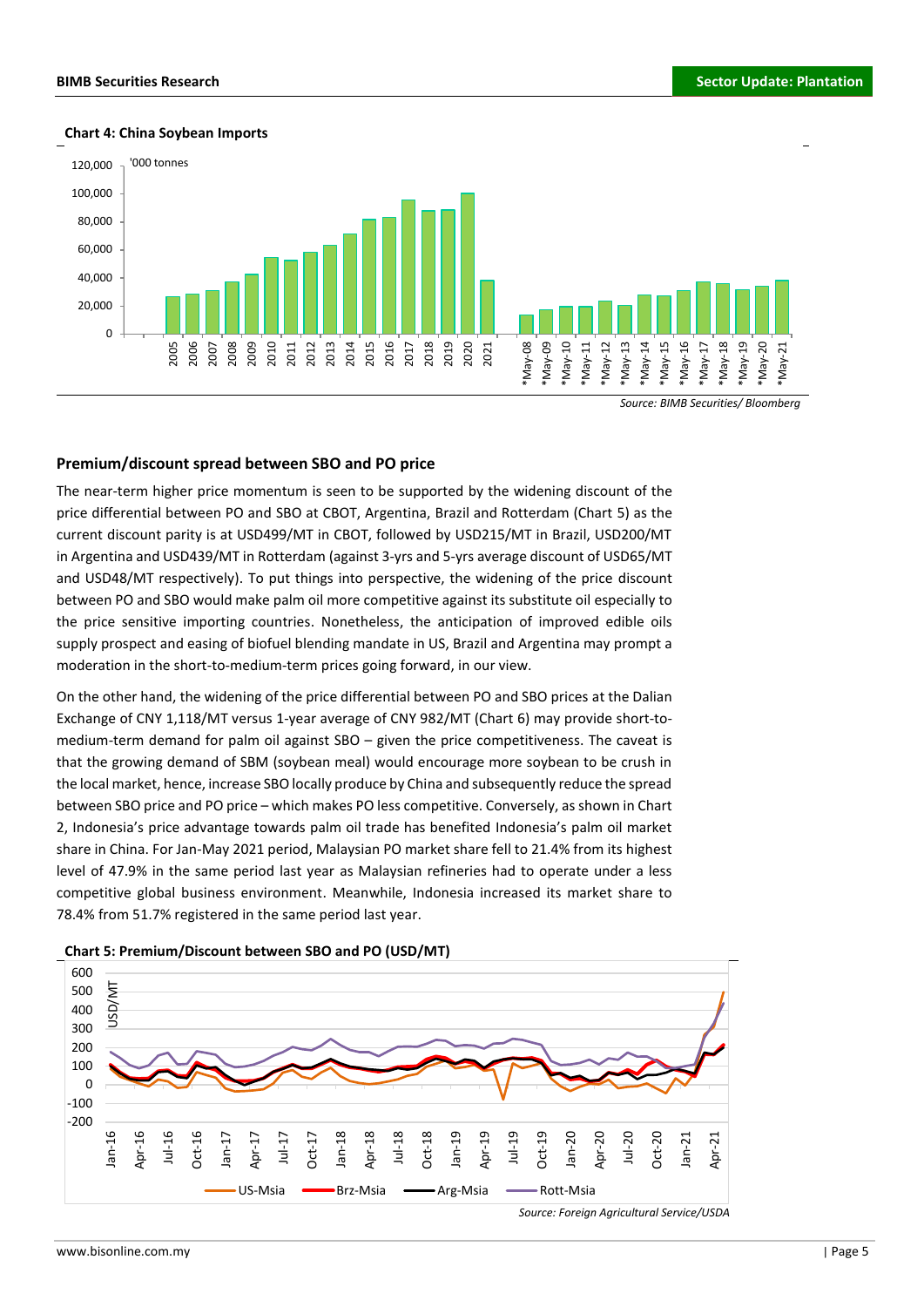

#### **Chart 6: Premium/Discount between SBO and Palm Olein at Dalian Exchange (CNY/MT)**

# **Sustainability – Oil Palm remains a controversial industry**

Health claims and environment issues pertaining to production and consumption of palm oil as well as social issue, particularly related to labour such as forced labour, human trafficking and child labour, are among the negative perceptions that have been prevalent or put forward by the NGOs (Non-Governmental Organizations) to plantation players in Malaysia and Indonesia. Recent allegations over forced labour which recently came under investigation by the U.S. Customs and Border Protection (CBP) is are directed on IOI Corporation – although IOI is a founding member of Roundtable on Sustainable Palm Oil (RSPO) and among the first Malaysian companies to announce a zero recruitment fees policy in 2017.

Earlier, on 30th Sept 2020, US's CBP has placed a detention order on palm oil and palm oil produced made by FGV (its subsidiaries and JV) with the indication of the use of forced labour in Malaysia. In the same vein, on the 30<sup>th</sup> of December 2020, SIME Darby Plantation Berhad (SDPL) also has been alleged of using forced labour in its production process – all the necessary steps and measures to address any gaps or potential areas of concern and allegation are still on going for both companies.

Although IOI, FGV and SDPL's exports to US are below 5% of their total export, we are of the view that these allegations although not as a blanket allegation or ban against Malaysia's palm oil industry, the repercussion would somehow remain at the forefront especially with international buyers such as the US and European countries. The negative aftermath is this might be followed by other importing countries with ESG concerns. At the same time the ESG concerns are echoed in the share price performance of plantations' companies. Based on our observation, the current higher CPO price environment was not reflected in plantation counters share prices although earnings increases have been substantial while potential to record higher profits remain high for these companies. This underperformance is possibly, in our view, due to increase in ESG concerns by local and international fund managers in constructing their portfolios.

## **Maintain Overweight**

Maintain Overweight call on plantation sector. Our base case scenario is for CPO prices to continue their upward trajectory in the short-term – due to tighter supplies and improved demand and then moderate in the later part of 3Q21. In view of this, we expect plantation companies' earnings to remain firmly as CPO price is anticipated to trade above RM3,000/MT that will amplify the revenue and earnings growth momentum possibly for the rest of 2021. Nevertheless, we are cautious that high operational costs and suppressed profit margin on lower-than-expected production due to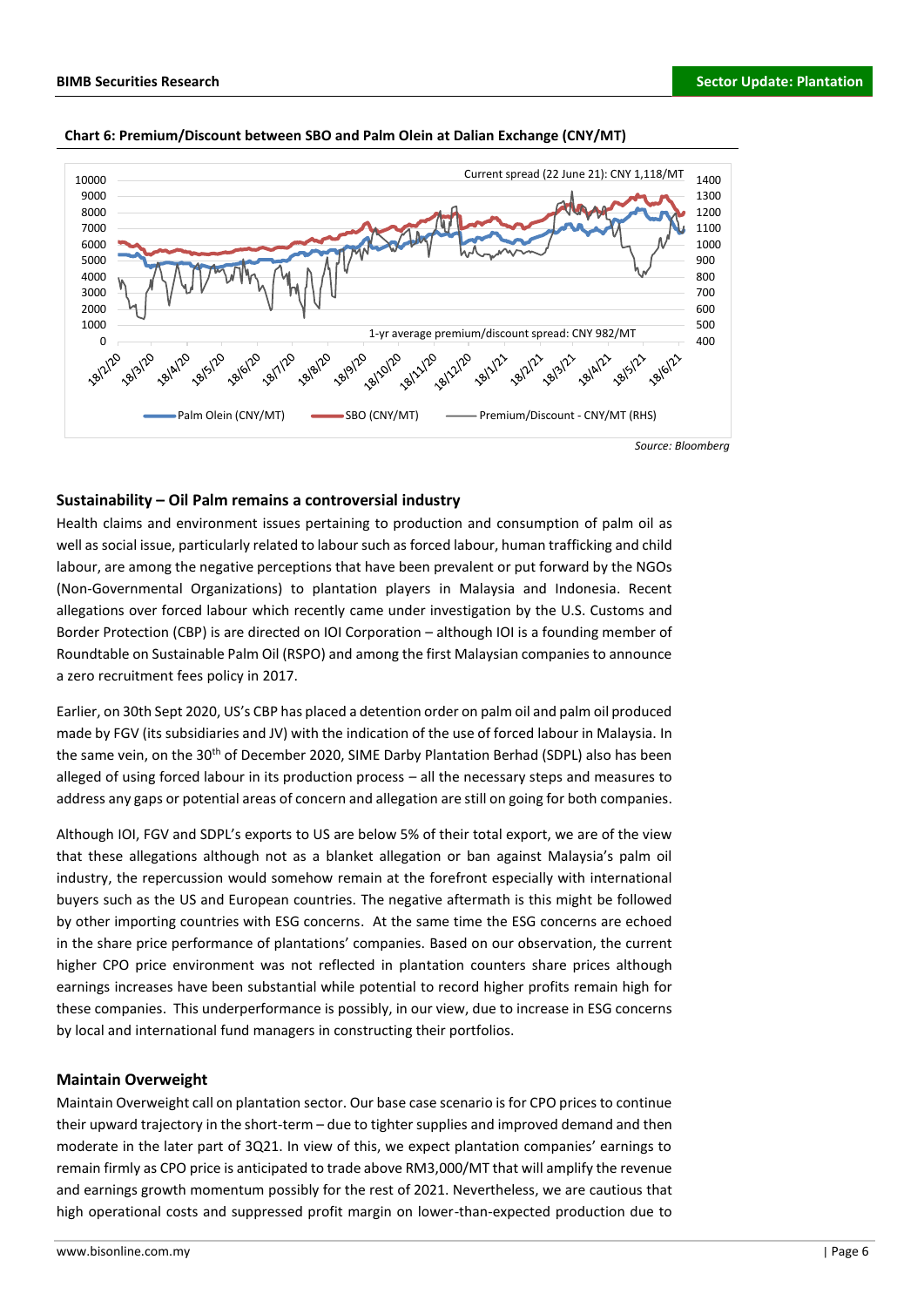weaker yield and labour productivity on labour shortage issue would continue to be main risks to listed planters' earnings. We have BUY call on HAPL (RM2.17), SOP (RM4.50), IOI (RM4.80), KLK (RM24.40) and SIME Darby Plants (TP: RM5.00), whilst HOLD recommendation on Sarawak Plant (RM2.64), TSH (TP: RM1.23), GENP (TP: RM9.00) and FGV (TP: RM1.30); and non-rated for TH Plant.

## **Table 3: Plantation Matrix**

| Comp        | <b>Total</b><br><b>Landbank</b> | <b>Total Oil</b><br>Palm planted                                                                | <b>Age Profile</b>           |    |                     |    | <b>Young Mature</b> |    | Average<br>Age | <b>FFB Yield</b><br>per | <b>CPO OER</b> | <b>Oil Yield</b><br>per | <b>Immature</b><br>to young |
|-------------|---------------------------------|-------------------------------------------------------------------------------------------------|------------------------------|----|---------------------|----|---------------------|----|----------------|-------------------------|----------------|-------------------------|-----------------------------|
|             | (Ha)                            | area (ha)                                                                                       | <b>Immature</b><br><b>Ha</b> | %  | <b>Mature</b><br>Ha | %  | Ha                  | %  | (years)        | mature ha               | (%)            | <b>Hectare</b>          | mature<br>(%)               |
| <b>SDPL</b> | 745,301                         | 583,340                                                                                         | 93,334                       | 16 | 490,005             | 84 | 151,668             | 26 | 12.3           | 19.1                    | 21.4           | 4.1                     | 42                          |
| <b>IOIC</b> | 206,567                         | 176,909                                                                                         | 30,053                       | 17 | 146,856             | 83 | 24,767              | 14 | 13.6           | 21.2                    | 21.8           | 4.6                     | 31                          |
| <b>KLK</b>  | 275,428                         | 213,411                                                                                         | 35,701                       | 17 | 177,710             | 83 | 53,706              | 25 | 12.2           | 22.0                    | 21.9           | 4.8                     | 42                          |
| TSH Res*    | 99,507                          | 32,452                                                                                          | 1,612                        | 5  | 30,840              | 95 | 12,452              | 38 | 10.9           | 23.7                    | 20.1           | 4.8                     | 43                          |
| HAPL*       | 39,727                          | 35,434                                                                                          | 3,148                        | 9  | 32,286              | 91 | 5,040               | 14 | 15.5           | 19.7                    | 20.6           | 4.1                     | 23                          |
| <b>GENP</b> | 243,446                         | 139,225                                                                                         | 27,845                       | 20 | 111,380             | 80 | 11,138              | 8  | 12.3           | 17.9                    | 21.3           | 3.8                     | 28                          |
| THP*        | 97,289                          | 56,763                                                                                          | 5,920                        | 10 | 50,843              | 90 | 14,358              | 25 | 10.7           | 16.1                    | 19.5           | 3.1                     | 36                          |
| FGVH#       | 439.275                         | 335,404                                                                                         | 53,665                       | 16 | 281,739             | 84 | 87,205              | 26 | 14.8           | 16.9                    | 20.3           | 3.4                     | 42                          |
| <b>SOP</b>  | 121,994                         | 87,964                                                                                          | 6,766                        | 8  | 81,198              | 92 | 23,005              | 26 | 12.6           | 16.6                    | 19.7           | 3.3                     | 34                          |
| SPB*        | 43,576                          | 34,226                                                                                          | 5,042                        | 15 | 29,184              | 85 | 3,669               | 11 | 13.7           | 17.5                    | 19.5           | 3.4                     | 25                          |
|             |                                 | Notes: * pure upstream players: # Land bank comprises of 362.747ha (LLA) and 77.875ha (non-LLA) |                              |    |                     |    |                     |    |                |                         |                |                         |                             |

Notes: \* pure upstream players; # Land bank comprises of 362,747ha (LLA) and 77,875ha (non-LLA)

 I ndus try a ve ra ge (MPOB): FFB yi e l d/ha = 17.89 (2017) 17.16 (2018) 17.19 (2019) 16.73 (2020); CPO OER = 19.72% (2017) 19.95% (2018) 20.21% (2019) 19.92% (2020); Oil yield/ha = 3.53(2017) 3.42 (2018) 3.47 (2019) 3.33 (2020)

*Source: BIMB Securities/ Bloomberg*

# **Table 4: Stock under coverage – peer comparison**

| <b>Companies</b>      | <b>Price</b> | <b>Market</b><br>Cap | Net Profit (RM m) |        |                 |            | PER(x)     |                 | FY1 Div. | <b>ROE</b> | <b>Target</b><br><b>Price</b> | <b>Rating</b> |
|-----------------------|--------------|----------------------|-------------------|--------|-----------------|------------|------------|-----------------|----------|------------|-------------------------------|---------------|
|                       | (RM)         | (RM m)               | <b>FYO</b>        | FY1    | FY <sub>2</sub> | <b>FYO</b> | <b>FY1</b> | FY <sub>2</sub> | Yield    |            | (RM)                          |               |
| <b>SDPL</b>           | 4.19         | 28,976.8             | 1346.7            | 1390.9 | 1349.5          | 21.5       | 20.8       | 21.5            | 1.9%     | 9.9        | 5.00                          | Buy           |
| <b>IOI</b> Corp       | 3.82         | 23,878.4             | 600.9             | 1055.9 | 1033.6          | 39.7       | 22.6       | 23.1            | 2.1%     | 6.5        | 4.80                          | Buy           |
| <b>KLK</b>            | 20.54        | 22,151.1             | 772.6             | 1075.0 | 981.6           | 28.7       | 20.6       | 22.6            | 2.4%     | 7.3        | 24.40                         | Buy           |
| <b>FGV</b>            | 1.31         | 4,779.1              | 146.2             | 176.5  | 203.1           | 32.7       | 27.1       | 23.5            | 2.3%     | 3.5        | 1.30                          | Hold          |
| <b>TH Plantations</b> | 0.47         | 415.4                | 14.0              | 44.4   | 40.6            | 29.7       | 9.3        | 10.2            | 0.0%     | 2.4        | <b>NA</b>                     | Non-Rated     |
| <b>Genting Plant</b>  | 7.06         | 6.334.2              | 254.4             | 219.1  | 206.5           | 24.9       | 28.9       | 30.7            | 1.8%     | 5.2        | 9.00                          | Hold          |
| Hap Seng              | 1.84         | 1,471.4              | 90.3              | 94.3   | 86.2            | 16.3       | 15.6       | 17.1            | 3.8%     | 5.4        | 2.17                          | Buy           |
| <b>TSH Resources</b>  | 1.05         | 1,449.2              | 79.5              | 75.3   | 68.3            | 18.2       | 19.3       | 21.2            | 1.4%     | 5.5        | 1.23                          | Hold          |
| SOP                   | 3.49         | 1,995.1              | 204.1             | 287.0  | 254.1           | 9.8        | 7.0        | 7.9             | 1.7%     | 8.6        | 4.50                          | Buy           |
| Sarawak Plant         | 2.21         | 616.7                | 61.0              | 75.4   | 66.8            | 10.1       | 8.2        | 9.2             | 4.5%     | 10.4       | 2.64                          | Hold          |

*Source: BIMB Securities/ Bloomberg*